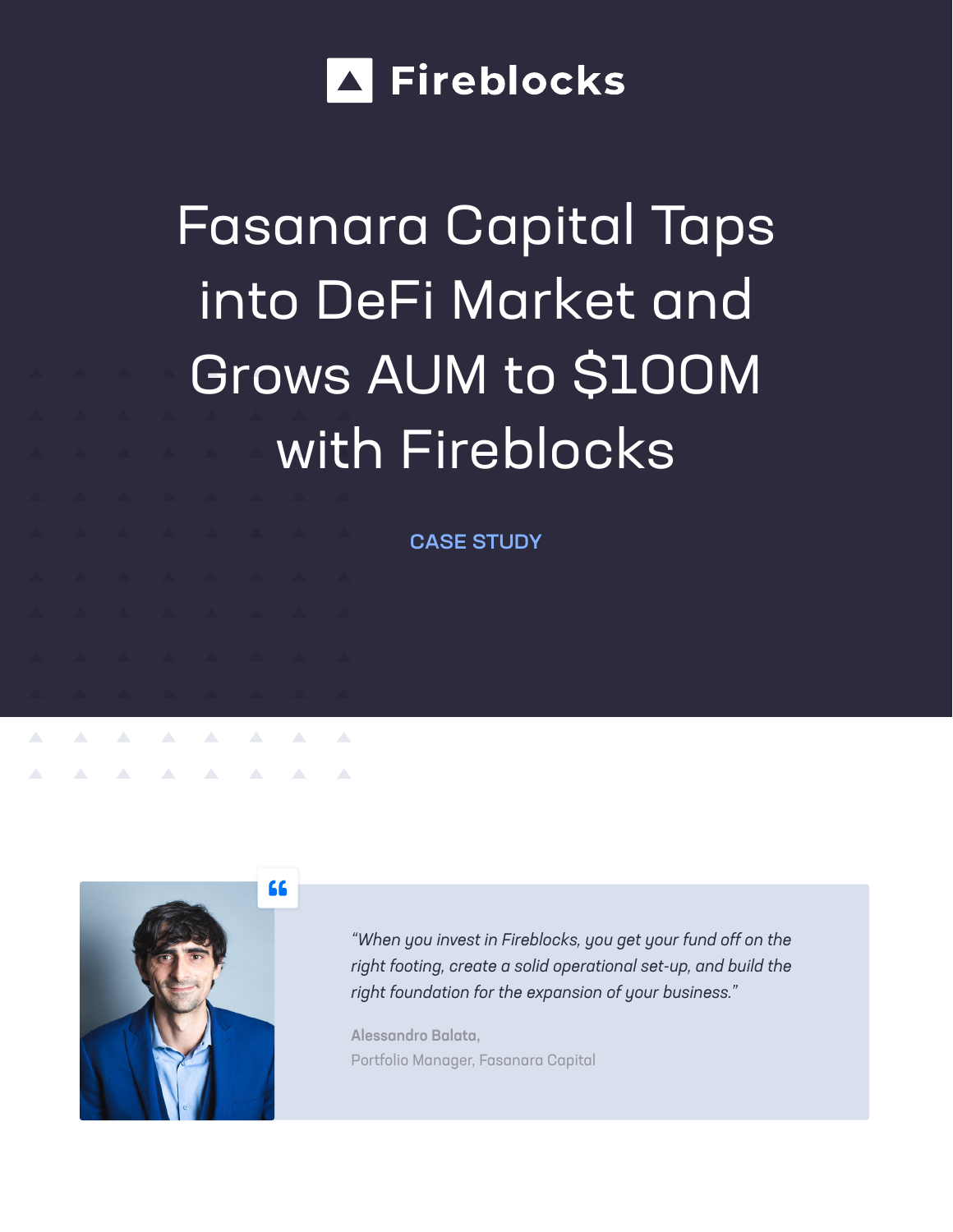

### Fireblocks provided

#### **All-in-one platform**

For crypto custody, settlement and treasury operations

#### **Fireblocks Network**

Instant settlement, widest token and blockchain support, largest network of exchanges and counterparties

### **Fireblocks DeFi**

Secure access to DeFi liquidity pools, staking and trading apps

#### **MPC-CMP Wallets**

Investors' funds protected from internal and external threats

# The Client

### Fasanara Capital



Fasanara Capital is a boutique alternative asset manager, offering access to a range of inventive, multi-asset, capacity-constrained niche products.

# **Challenges**

Securely access DeFi, automate settlement operations, and access to new lenders and OTC desks for liquidity

In mid-2019, Fasanara Capital launched its first crypto-native hedge fund, Fasanara Digital, with a focus on delivering strong returns for institutional investors.

The fund takes a unique market-neutral approach, trading multiple times the size of its portfolio every month across spot and derivative products and a broad spectrum of counterparties.

For the first year of the fund, Fasanara had approximately \$20M of assets under management (AUM). **As the volume of AUM began to grow tremendously, Fasanara Digital wanted to increase the reliability and security of its systems.** 

More specifically, they wanted to add a trusted, secure settlement and wallet platform to ensure the reliability of the system to continue to scale with AUM growth.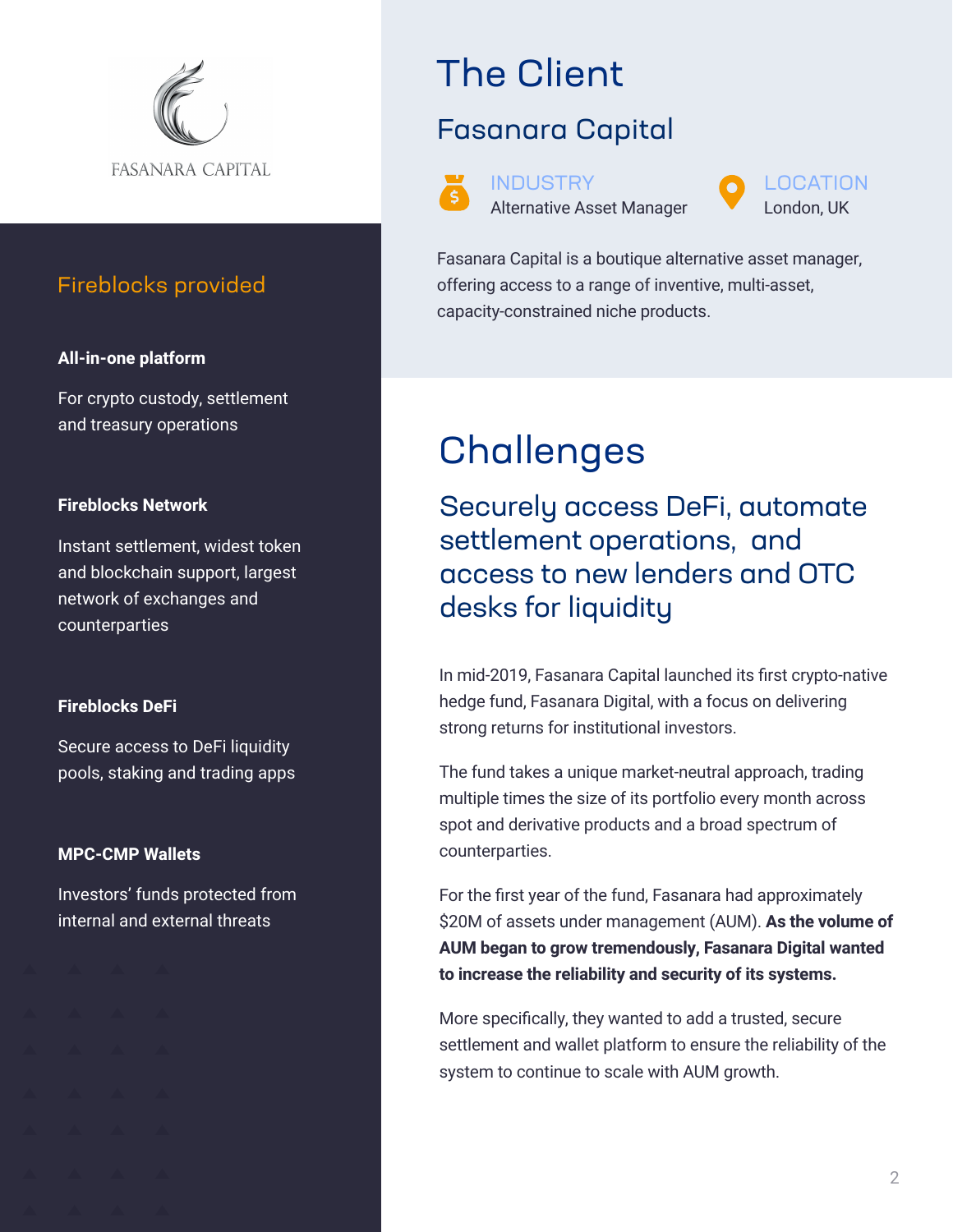The team was also **increasingly worried about counterparty risk**. They wanted to ensure continuous growth, which meant moving funds faster and more easily, accessing liquidity, and rebalancing between trading venues quicker and cheaper.

Additionally, they wanted to capture more opportunities in decentralized finance (DeFi) for their investors, without any compromise on security. **The team realized DeFi is the future**—and anticipated a lot of volume to move towards non-custodial trading venues on DeFi.



*"Fireblocks' solution is straightforward, simple, and faster, without compromising security. Those that do it differently often are incurring risks that they may not fully understand."*

# Solution

### Fast and secure platform for running and scaling a high-performing crypto fund and enabling investment performance growth through DeFi access

Fasanara implemented Fireblocks, an all-in-one digital asset custody, transfer and settlement platform to reinforce the credibility of its fund—and enable seismic scale.

Using **Fireblocks Network**, Alessandro and his team have instant access to 30+ exchanges and 600+ liquidity providers, trading venues, lending desks, counterparties and decentralized exchanges. This facilitates instant transfers and settlements, enabling them to re-deploy capital faster after every transaction.

This also means Fasanara no longer worries if its counterparties have strong security on their side, because they are all on the Fireblocks Network too.

As Fasanara continues to expand its DeFi trading, the firm uses **Fireblocks DeFi** to access 100s of DeFi liquidity pools, staking and trading apps. Institutional access to DeFi environments can be difficult to navigate, especially from a security perspective.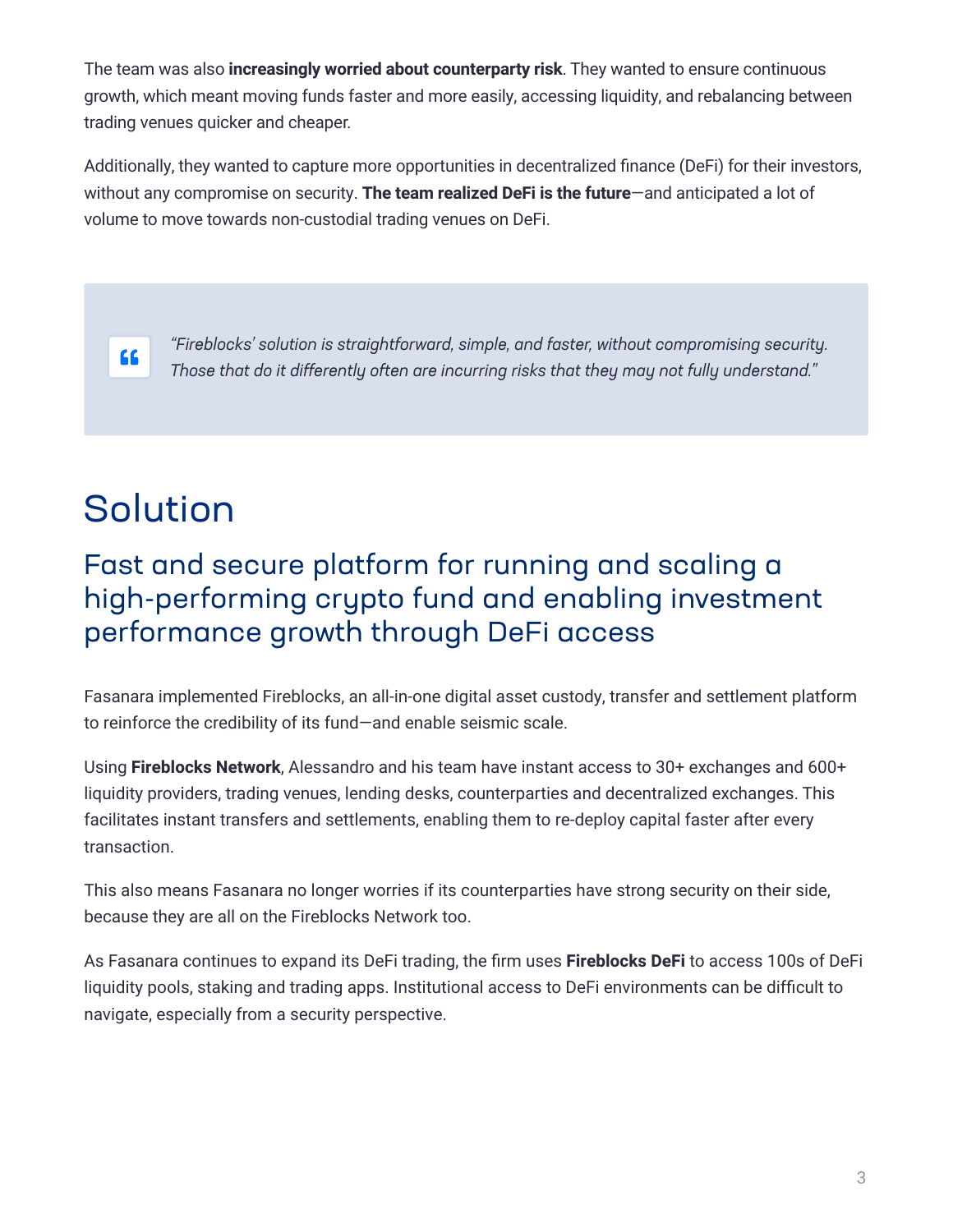"Fireblocks' DeFi integration allows us to quickly connect and authorize transactions and interact with these protocols and still be able to rely on the baseline security of the wallets we have," says Alessandro.

This allows Fasanara to bring the investment performance benefits of DeFi to its investors—securely.

Even better, Fireblocks DeFi creates additional profit opportunities for the firm by connecting them with trusted parties and DeFi protocols, within a protected ecosystem.

Fasanara also uses Fireblocks' **Secure MPC Wallets** to actively manage investors' funds. This gives confidence to institutional investors that their assets are protected from cyber attacks, internal fraud and human error.

Overall, Fasanara gained more capital efficiency, faster settlements, more reassurance to investors over custody and asset security—and better returns for investors.



*"Fireblocks has given us additional credibility and it allows us to securely interact with our counterparties, as well as decentralized counterparties.* 

*Our main access to DeFi is through Fireblocks' solution, which is well secured, but also a quick way to trade on DeFi protocols. They facilitate interaction of clients directly with them too, such as Aave Arc, which we're excited about and looking forward to."*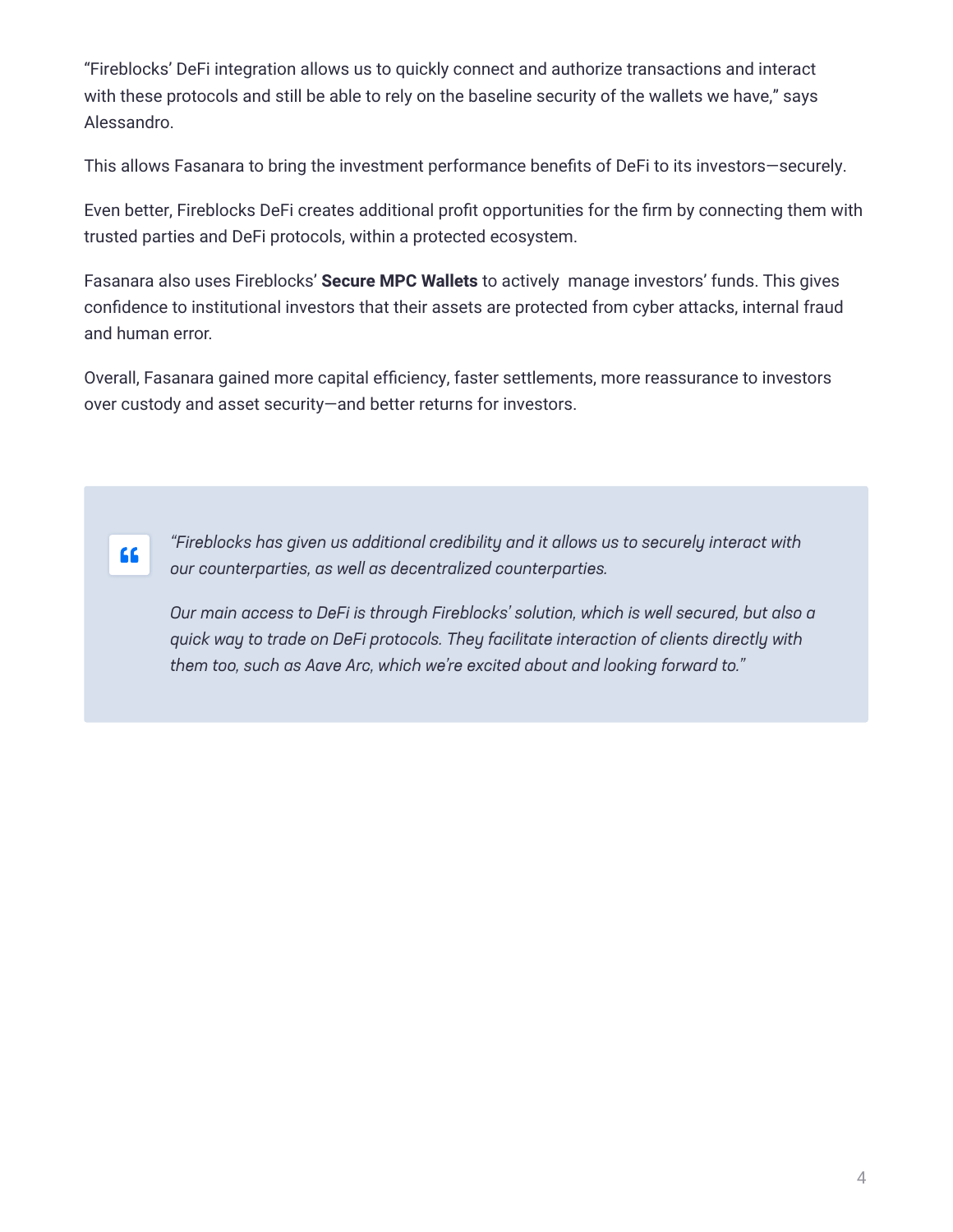# **Results**

### Investors' funds increase 5x—from \$20M to \$100M in a year

Since implementing Fireblocks, Fasanara has **grown the size of its crypto-native fund from \$20M to \$100M. That's a 5x increase!** 

While credit for this supersized scale sits with Fasanara's strategies and traders, Alessandro says **Fireblocks' speed at moving funds, access to liquidity, and credibility among the investment community is instrumental.**

And because Fireblocks lifts much of the burden of security and custody from the Portfolio Manager's shoulders, **he can focus on honing their investment strategy and achieving outsized returns for investors.** 

Overall Alessandro appreciates Fireblocks because it: "shows our investors we're delivering good practices from the start and providing peace of mind by using a secure and reliable platform".



*"When you invest in Fireblocks, you get your fund off on the right footing, create a solid operational set-up, and build the right foundation for the expansion of your business."*